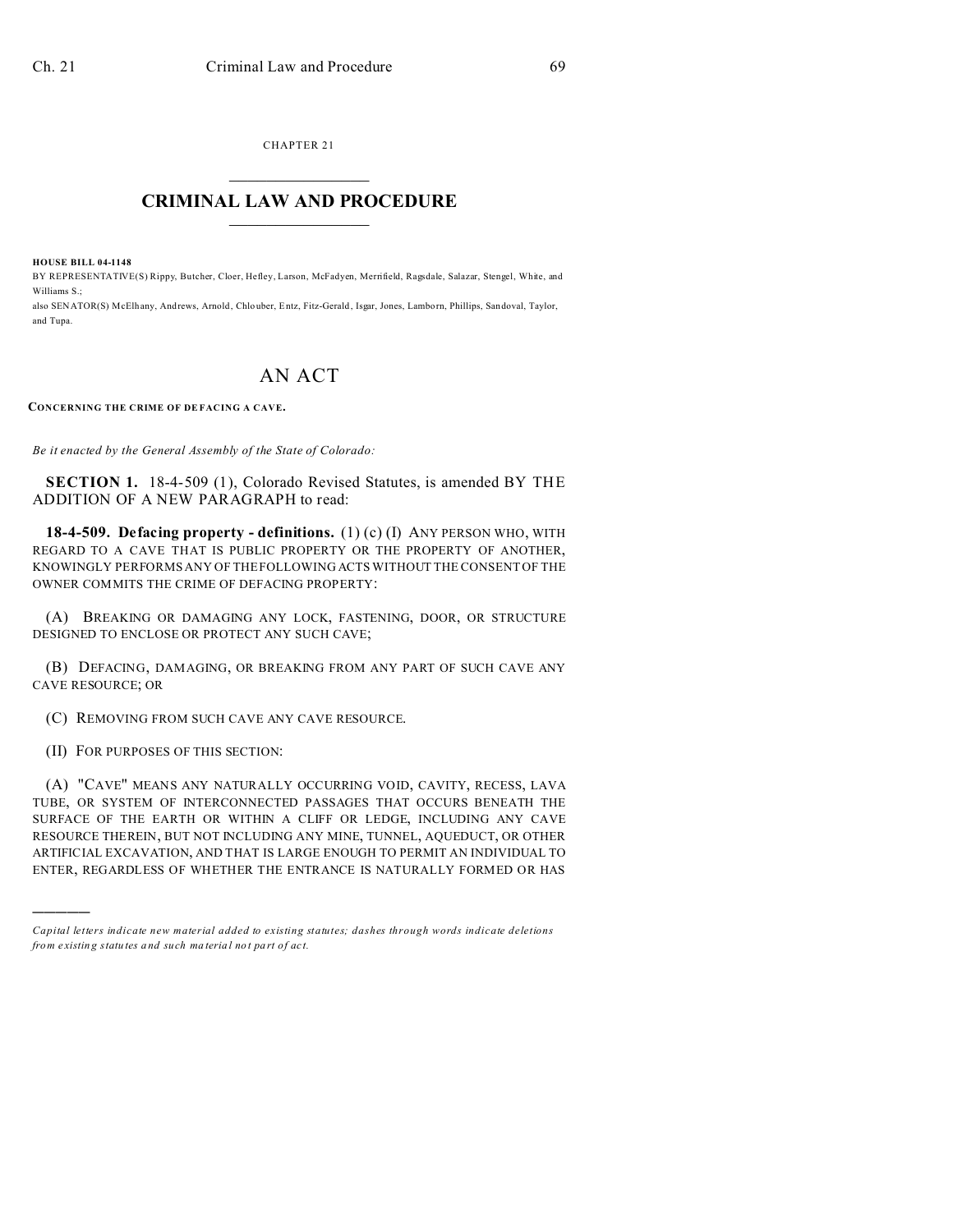BEEN ARTIFICIALLY CREATED OR ENLARGED. "CAVE" INCLUDES ANY NATURAL PIT, SINKHOLE, OR OTHER FEATURE THAT IS AN EXTENSION OF THE ENTRANCE.

(B) "CAVE RESOURCE" INCLUDES ANY MATERIAL OR SUBSTANCE OCCURRING NATURALLY IN CAVES, SUCH AS ANIMAL LIFE, PLANT LIFE, PALEONTOLOGICAL DEPOSITS, SEDIMENTS, MINERALS, SPELEOGENS, AND SPELEOTHEMS.

(C) "SPELEOGEN" MEANS RELIEF FEATURES ON THE WALLS, CEILING, OR FLOOR OF ANY CAVE THAT ARE PART OF THE SURROUNDING ROCK, INCLUDING, BUT NOT LIMITED TO, ANASTOMOSES, SCALLOPS, MEANDER NICHES, PETROMORPHS, AND ROCK PENDANTS IN SOLUTION CAVES AND SIMILAR FEATURES UNIQUE TO VOLCANIC CAVES.

(D) "SPELEOTHEM" MEANS ANY NATURAL MINERAL FORMATION OR DEPOSIT OCCURRING IN A CAVE, INCLUDING, BUT NOT LIMITED TO, ANY STALACTITE, STALAGMITE, HELICTITE, CAVE FLOWER, FLOWSTONE, CONCRETION, DRAPERY, RIMSTONE, OR FORMATION OF CLAY OR MUD.

**SECTION 2.** 18-4-509 (2), Colorado Revised Statutes, is amended to read:

**18-4-509. Defacing property.** (2) (a) Defacing property is a class 2 misdemeanor; except that a second or subsequent conviction for the offense of defacing property is a class 1 misdemeanor and the court shall impose a mandatory minimum fine of seven hundred fifty dollars upon conviction. Fifty percent of the fines collected pursuant to this paragraph (a) shall be credited to the highway user's tax fund, created in section 43-4-201, C.R.S., and fifty percent of the fines collected pursuant to this paragraph (a) shall be credited to the juvenile diversion cash fund created in section 19-2-303.5, C.R.S.; EXCEPTTHAT THE FINES COLLECTED PURSUANT TO PARAGRAPH (c) OF SUBSECTION (1) OF THIS SECTION SHALL BE CREDITED TO THE COLORADO TRAVEL AND TOURISM PROMOTION FUND CREATED IN SECTION 24-49.7-106, C.R.S.

(b) Any person convicted of defacing property pursuant to paragraph (b) OR (c) of subsection (1) of this section shall be ordered by the court to personally make repairs to any property damaged, or properties similarly damaged, if possible. If the property cannot be repaired, the court shall order a person convicted of defacing property to replace or compensate the owner for the damaged property but may, IN THE CASE OF A VIOLATION OF PARAGRAPH (b) OF SUBSECTION (1) OF THIS SECTION, limit such compensation to two thousand five hundred dollars.

(c) In addition, upon each conviction for defacing property pursuant to paragraph (b) OR (c) of subsection (1) of this section, or adjudication as a juvenile delinquent for an act that would constitute defacing property pursuant to paragraph (b) of subsection (1) of this section if committed by an adult, the offender's driver's license shall be revoked as provided in section 42-2-125, C.R.S.

**SECTION 3. Effective date - applicability.** (1) This act shall take effect at 12:01 a.m. on the day following the expiration of the ninety-day period after final adjournment of the general assembly that is allowed for submitting a referendum petition pursuant to article V, section 1 (3) of the state constitution (August 4, 2004, if adjournment sine die is on May 5, 2004); except that, if a referendum petition is filed against this act or an item, section, or part of this act within such period, then the